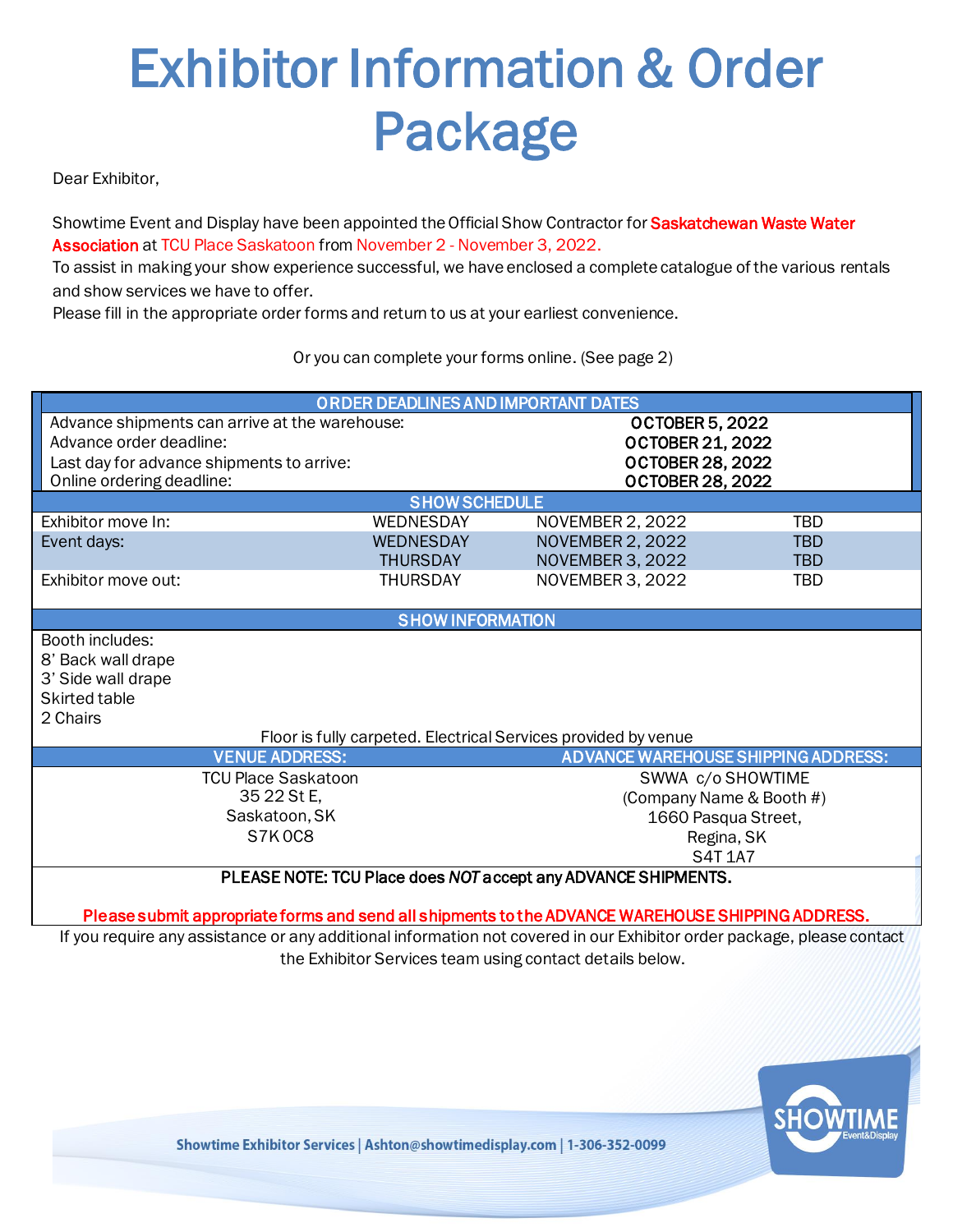## Save time by using our Online Store!



**Step 1:** To gain login access please email our Exhibitor Services team a[t Infodesk@showtimedisplay.com](mailto:Infodesk@showtimedisplay.com) If you have previously ordered online you will already have your login.

Step 2: Click the link provided in the login email to be redirected to our online store. Once there you will be asked to enter your email address and the provided password. When completed you will be prompted to change the password for your account to one of your choosing.

Step 3: Once you have successfully logged into the site, please select the show that you will be attending. You are able to view the basic information for the show such as the items included in your booth package.

Step 4: On the left-hand side of the page, there will be a list of available departments for your show. Click on these to browse through the items available to order.

**Step 5:** Once you are ready to check out click "View My Cart" in the top right-hand corner and follow the checkout prompts

If you have any questions please contact our Customer Service team.

Phone: toll-free at 1-800-721-0029 Option 3 Email: [infodesk@showtimedisplay.com](mailto:infodesk@showtimedisplay.com)

| <b>MATERIAL</b><br>month of<br><b>SEATS</b>                                                                                                                                                                                                                                    |                                                 | nuat Einzings & Winschen Tambeanse<br>1971 - Jaan Hr. 2017                                                                                                                                                                                                                                                                                        |                                                                                                                                        | <b>COLORADO</b><br><b>START STATES</b><br><b>STAND WITH</b>                                                                          |
|--------------------------------------------------------------------------------------------------------------------------------------------------------------------------------------------------------------------------------------------------------------------------------|-------------------------------------------------|---------------------------------------------------------------------------------------------------------------------------------------------------------------------------------------------------------------------------------------------------------------------------------------------------------------------------------------------------|----------------------------------------------------------------------------------------------------------------------------------------|--------------------------------------------------------------------------------------------------------------------------------------|
| 143                                                                                                                                                                                                                                                                            |                                                 | <b>Sand Chinese</b>                                                                                                                                                                                                                                                                                                                               | ۰                                                                                                                                      | m                                                                                                                                    |
| <b>Brian Secrets</b><br><b><i>Institute edit Couple</i></b><br><b>Double A Chapment on the</b><br>American 1<br><b>Includi koloni</b><br><b>Gradder &amp; Ramski</b><br>comed in book since.<br><b>Manufacturers</b><br>Long<br><b>British Andrew Hillman</b><br>Latin Atlanta | ×<br>$\blacksquare$<br>٠<br>٠<br>$\overline{a}$ | Die Suffan:<br>come and the property of the first first first product that the product of the company of the second company of the second company of the second company of the second company of the second company of the second company of<br>-----<br><b>Boundary</b><br>Tax III.<br><b>CONTRACTOR</b><br><b>MALLEY</b><br>C. Freedom Children | <b>Rock Town</b><br>are 1917<br>Tomai Shop is<br>$-90437$<br>Transport of Monter<br>taxe of<br>There 1444<br><b>Anticomete all and</b> | <b>Board State</b><br><b>May 20 11 - The Company of Company</b><br><b>Detroited advice determined</b><br><b>SALES</b><br>$1.1 - 1.1$ |
|                                                                                                                                                                                                                                                                                |                                                 | The County and<br><b>Service</b><br>1. Finds Inspectments<br>or 10 high detailed state want                                                                                                                                                                                                                                                       | <b>Broth Industries</b><br>The air and the star board<br>Chair and Boderman                                                            |                                                                                                                                      |

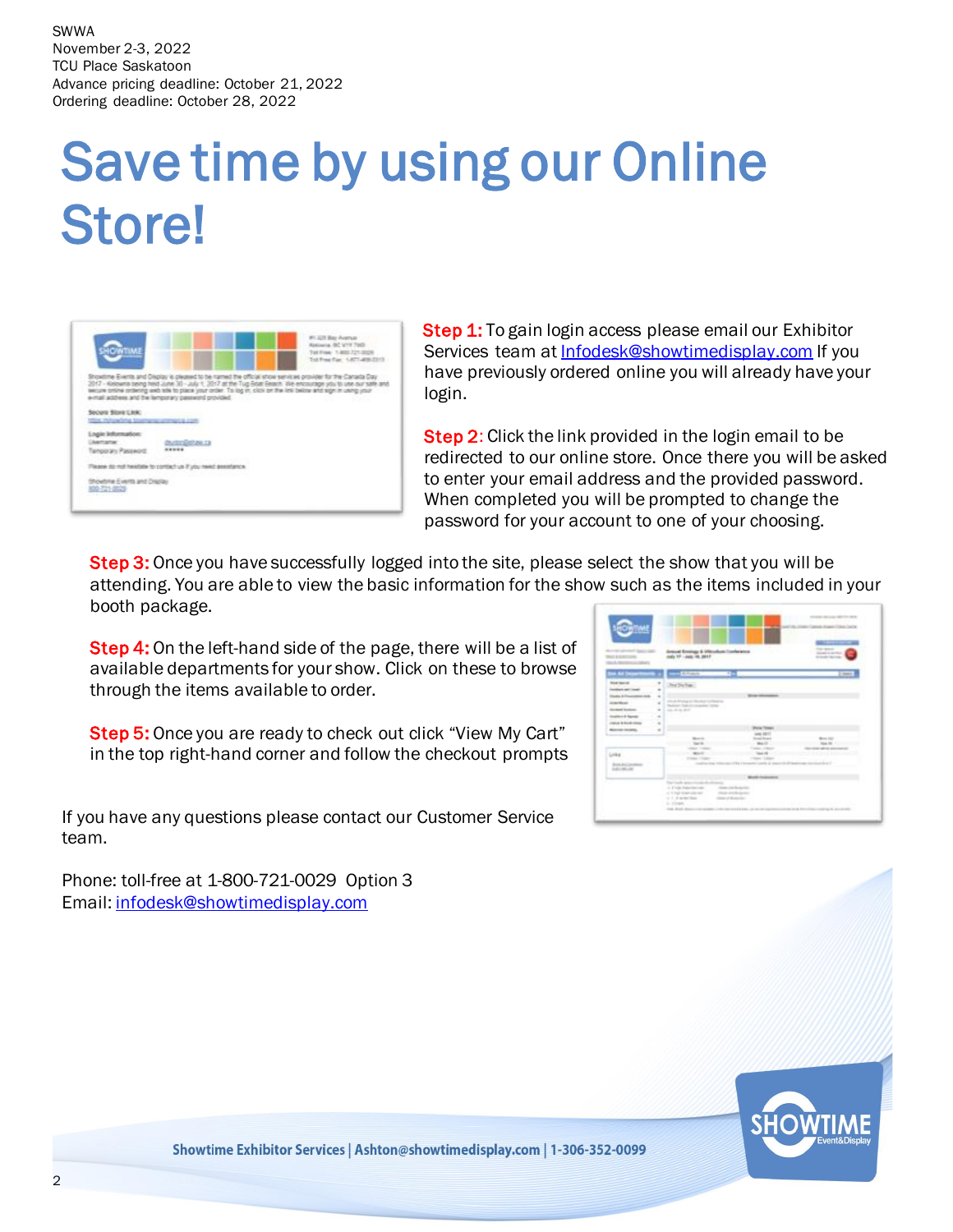### **Contents**

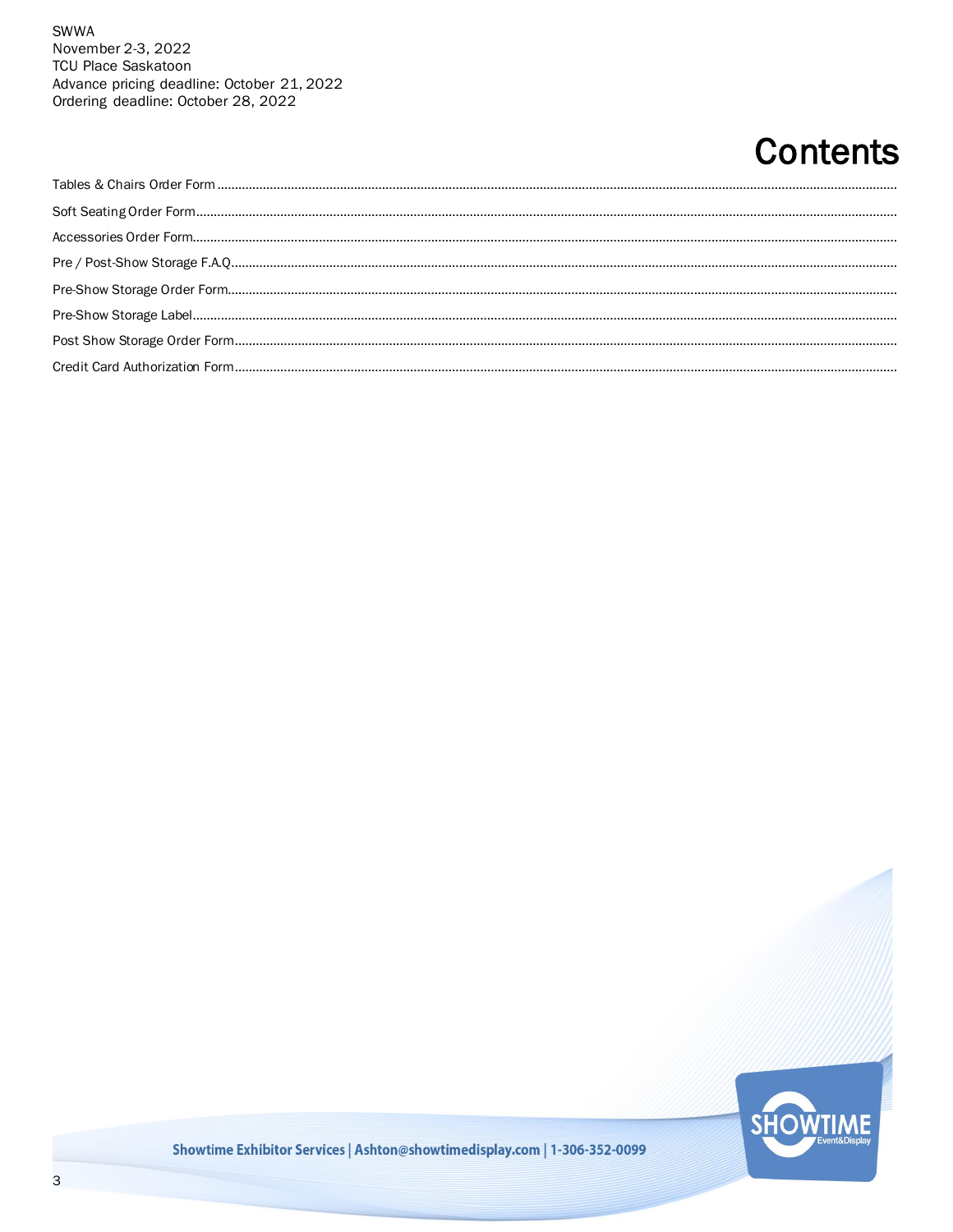### Tables & Chairs Order Form

|        |                                                            | Please Note: All orders must be accompanied by a completed Credit Card Authorization Form. Orders will not be processed<br>until the Credit Card Authorization Form is received and will be dated upon the receipt of this form |                                         |                               |                     |                                        |          |             |  |
|--------|------------------------------------------------------------|---------------------------------------------------------------------------------------------------------------------------------------------------------------------------------------------------------------------------------|-----------------------------------------|-------------------------------|---------------------|----------------------------------------|----------|-------------|--|
|        | Name of Company:                                           |                                                                                                                                                                                                                                 | Booth Number:                           |                               |                     | <b>Contact Name:</b>                   |          |             |  |
| Email: |                                                            |                                                                                                                                                                                                                                 |                                         |                               |                     | Phone Number:                          |          |             |  |
|        | 4', 6' & 8' Tables with skirts - Regular 30" or Raised 40" |                                                                                                                                                                                                                                 |                                         |                               |                     |                                        |          |             |  |
|        |                                                            |                                                                                                                                                                                                                                 |                                         |                               |                     |                                        |          |             |  |
|        | 30"Tall round                                              | 40" Tall round                                                                                                                                                                                                                  | Cushioned side<br>chair                 | Spandex cover                 |                     | Counter stool                          |          | Steno chair |  |
|        |                                                            |                                                                                                                                                                                                                                 |                                         |                               |                     |                                        |          |             |  |
|        |                                                            | Low back chrome stool black 24" or 30"                                                                                                                                                                                          |                                         |                               |                     | Low back chrome stool white 24" or 30" |          |             |  |
|        |                                                            |                                                                                                                                                                                                                                 |                                         | <b>Order Form</b>             |                     |                                        |          |             |  |
| Item # |                                                            | Product                                                                                                                                                                                                                         |                                         | <b>Advanced Price</b>         |                     | <b>Regular Price</b>                   | Quantity | Total       |  |
| F101   |                                                            | Table with Skirt $4' \square$ , 6' $\square$ , or $8' \square$                                                                                                                                                                  |                                         | \$90.00                       |                     | \$125.00                               |          |             |  |
| F102   |                                                            | Raised Table with Skirt $4' \square$ , 6' $\square$ , or $8' \square$                                                                                                                                                           |                                         | \$98.50                       |                     | \$143.00                               |          |             |  |
|        | $\Box$ Royal<br>Blue<br><b>D</b> Silver                    | $\square$ White<br>$\square$ Black                                                                                                                                                                                              | $\square$ Red<br>$\Box$ Hunter<br>Green |                               | Please pick one     |                                        |          |             |  |
|        |                                                            | Unskirted tables $4^{\prime}$ , 6 $^{\prime}$ , or 8 $^{\prime}$                                                                                                                                                                |                                         |                               | \$85.00<br>\$63.50  |                                        |          |             |  |
|        |                                                            | Unskirted tables rasied $4' \square$ , 6' $\square$ , or $8' \square$                                                                                                                                                           |                                         |                               | \$87.00<br>\$110.00 |                                        |          |             |  |
| F104   |                                                            | 30" Tall Round                                                                                                                                                                                                                  |                                         | \$79.75                       |                     | \$111.75                               |          |             |  |
| F105   |                                                            | 40" Tall Round                                                                                                                                                                                                                  |                                         |                               | \$95.50             |                                        |          |             |  |
|        |                                                            | Spandex Cover - Black $\Box$ or White $\Box$                                                                                                                                                                                    |                                         | \$40.00                       |                     | \$56.00                                |          |             |  |
| F334   |                                                            | Cushioned side chair                                                                                                                                                                                                            |                                         | \$44.00                       |                     | \$65.00                                |          |             |  |
| F109   |                                                            | Counter stool                                                                                                                                                                                                                   |                                         | \$95.75                       |                     | 134.50                                 |          |             |  |
| F110   |                                                            | Steno Chair                                                                                                                                                                                                                     |                                         | \$68.50                       |                     | \$86.00                                |          |             |  |
| F112   |                                                            | Low back chrome stools black- 30" □                                                                                                                                                                                             |                                         | \$95.75                       |                     | 134.50                                 |          |             |  |
| F113   |                                                            | Low back chrome stools white 30" $\Box$                                                                                                                                                                                         |                                         | \$95.75                       |                     | 134.50                                 |          |             |  |
| F440   |                                                            | Drape 8' - Per Lin. Ft                                                                                                                                                                                                          |                                         | \$8.50                        |                     | \$11.50                                |          |             |  |
| F450   |                                                            | Drape 3' - Per Lin. Ft                                                                                                                                                                                                          |                                         |                               |                     |                                        |          |             |  |
|        |                                                            |                                                                                                                                                                                                                                 |                                         | \$7.25                        |                     | \$10.50                                |          |             |  |
|        |                                                            | All orders must be accompanied by a completed Credit Card<br>Authorization Form. Orders will not be processed until the form is                                                                                                 |                                         | Subtotal:                     |                     |                                        |          |             |  |
|        |                                                            | received and will be dated upon the receipt.                                                                                                                                                                                    |                                         | <b>GST 5%</b>                 |                     |                                        |          |             |  |
|        |                                                            | All discounts offered are date sensitive and will not be offered after<br>the date has passed.                                                                                                                                  |                                         | <b>PST 6%</b><br>Grand total: |                     |                                        |          |             |  |
|        |                                                            | Cancellation policy: After delivery no refund of any rental or labour charges                                                                                                                                                   |                                         |                               |                     |                                        |          |             |  |
|        |                                                            | Showtime Exhibitor Services   Ashton@showtimedisplay.com   1-306-352-0099                                                                                                                                                       |                                         |                               |                     |                                        |          | <b>SHOW</b> |  |

4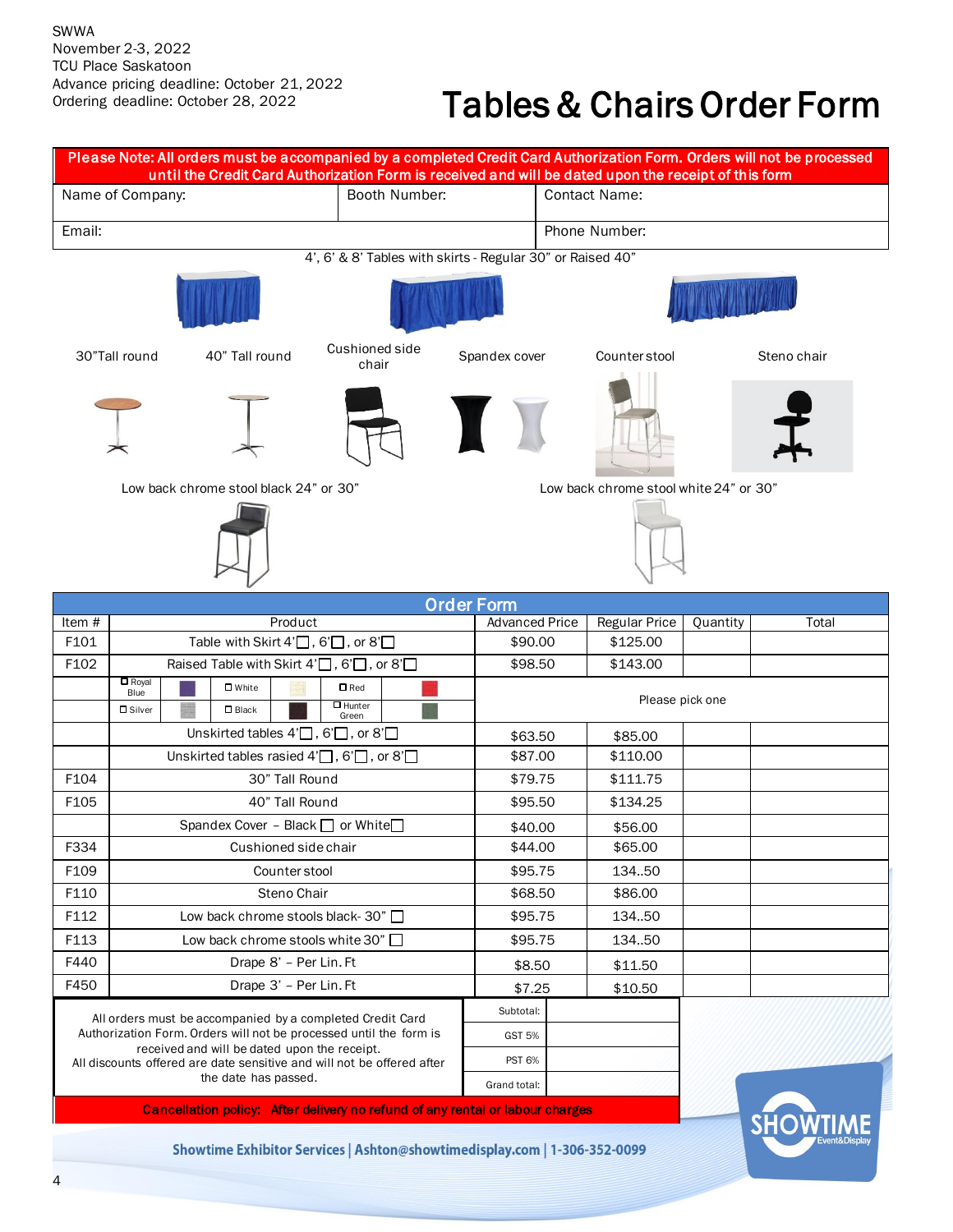### Soft Seating Order Form

| Please Note: All orders must be accompanied by a completed Credit Card Authorization Form. Orders will not be processed until<br>the Credit Card Authorization Form is received and will be dated upon the receipt of this form |               |               |  |  |  |  |
|---------------------------------------------------------------------------------------------------------------------------------------------------------------------------------------------------------------------------------|---------------|---------------|--|--|--|--|
| Name of Company:                                                                                                                                                                                                                | Booth Number: | Contact Name: |  |  |  |  |
| Email:                                                                                                                                                                                                                          |               | Phone Number: |  |  |  |  |

#### Tribeca Black Single Seat



#### Tribeca Black Loveseat



#### Tribeca Black 3 Seat Sofa



| <b>Order Form</b>                                                                                                                                                                                                                                                                |                                                                               |               |               |  |          |       |
|----------------------------------------------------------------------------------------------------------------------------------------------------------------------------------------------------------------------------------------------------------------------------------|-------------------------------------------------------------------------------|---------------|---------------|--|----------|-------|
| Item $#$                                                                                                                                                                                                                                                                         | Product                                                                       | Advance Price |               |  | Quantity | Total |
|                                                                                                                                                                                                                                                                                  | Tribeca Black Single Seat                                                     |               | \$174.00      |  |          |       |
|                                                                                                                                                                                                                                                                                  | <b>Tribeca Black Loveseat</b>                                                 |               | \$289.50      |  |          |       |
|                                                                                                                                                                                                                                                                                  | Tribeca Black 3 Seat Sofa                                                     |               | \$350.00      |  |          |       |
| All orders must be accompanied by a completed Credit Card Authorization<br>Form. Orders will not be processed until the form is received and will be<br>dated upon the receipt.<br>All discounts offered are date sensitive and will not be offered after the date<br>has passed |                                                                               |               | Subtotal:     |  |          |       |
|                                                                                                                                                                                                                                                                                  |                                                                               |               | GST 5%        |  |          |       |
|                                                                                                                                                                                                                                                                                  |                                                                               |               | <b>PST 6%</b> |  |          |       |
|                                                                                                                                                                                                                                                                                  |                                                                               |               | Grand total:  |  |          |       |
|                                                                                                                                                                                                                                                                                  | Cancellation policy: After delivery no refund of any rental or labour charges |               |               |  |          |       |

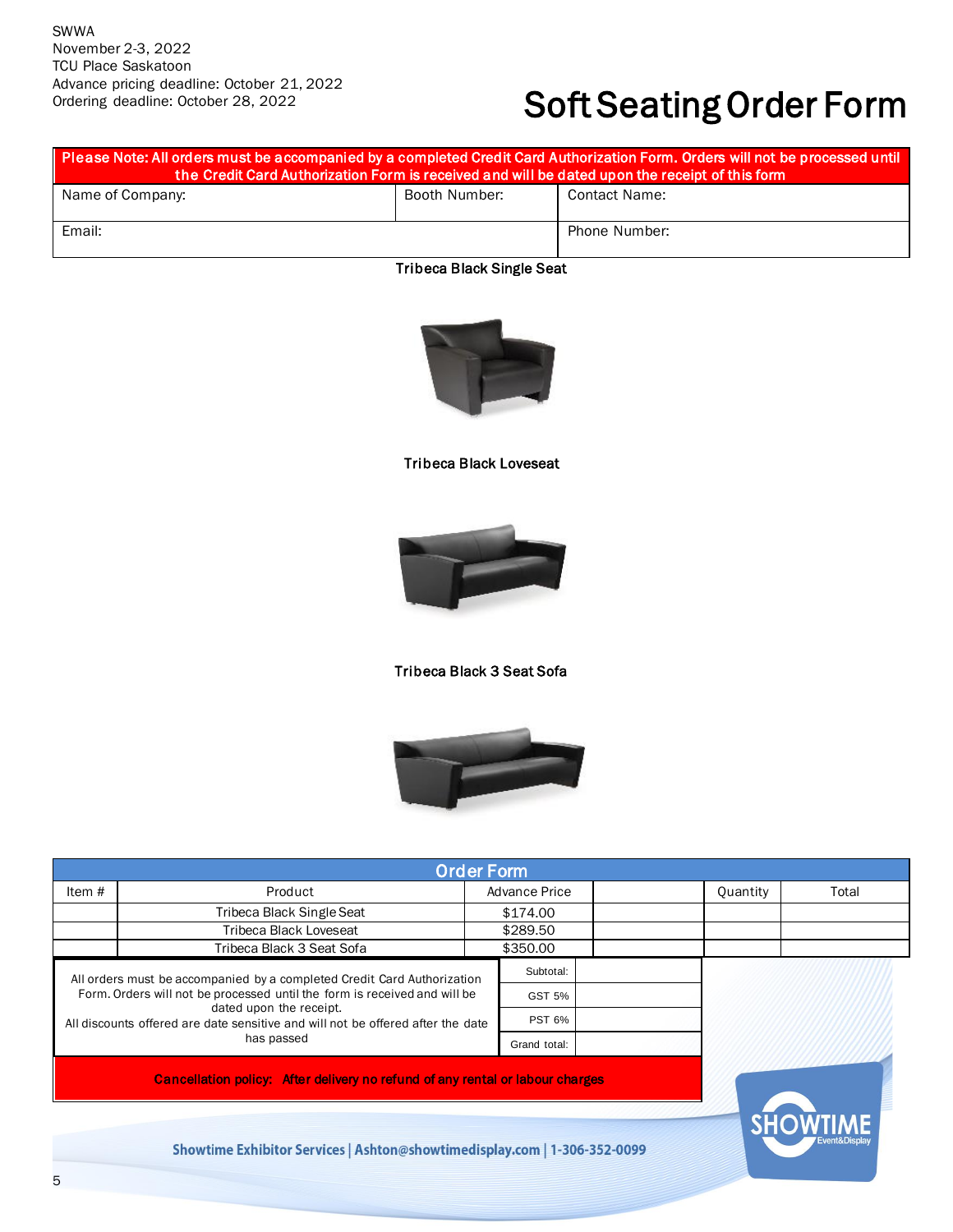### Accessories Order Form

|                  |                         |                                 |                      | Please Note: All orders must be accompanied by a completed Credit Card Authorization Form. Orders will not be processed<br>until the Credit Card Authorization Form is received and will be dated upon the receipt of this form |                                          |                               |                         |       |
|------------------|-------------------------|---------------------------------|----------------------|---------------------------------------------------------------------------------------------------------------------------------------------------------------------------------------------------------------------------------|------------------------------------------|-------------------------------|-------------------------|-------|
|                  | Name of Company:        |                                 | <b>Booth Number:</b> |                                                                                                                                                                                                                                 | <b>Contact Name:</b>                     |                               |                         |       |
| Email:           |                         |                                 |                      |                                                                                                                                                                                                                                 | <b>Phone Number:</b>                     |                               |                         |       |
|                  | Stanchion with 7' Strap | Waste Basket                    |                      | <b>Bag Stand</b>                                                                                                                                                                                                                | <b>Small Metal Draw</b><br><b>Barrel</b> |                               | Large Metal Draw Barrel |       |
|                  |                         |                                 |                      |                                                                                                                                                                                                                                 |                                          |                               |                         |       |
|                  | <b>Literature Stand</b> | Easel                           |                      | <b>Rolling Rack</b>                                                                                                                                                                                                             | Chrome Sign Holder                       |                               | <b>Bar Fridge</b>       |       |
|                  |                         |                                 |                      |                                                                                                                                                                                                                                 | $\frac{1}{\sqrt{2}}$                     |                               |                         |       |
|                  |                         |                                 |                      |                                                                                                                                                                                                                                 |                                          |                               |                         |       |
|                  |                         | <b>Horizontal Display Board</b> |                      |                                                                                                                                                                                                                                 |                                          | <b>Vertical Display Board</b> |                         |       |
|                  |                         |                                 |                      | <b>Order Form</b>                                                                                                                                                                                                               |                                          |                               |                         |       |
| Item #           |                         | Product                         |                      |                                                                                                                                                                                                                                 | <b>Advanced Price</b>                    | <b>Regular Price</b>          | Quantity                | Total |
| F250             |                         | Stanchion with 7' Strap         |                      |                                                                                                                                                                                                                                 | \$59.50                                  | \$68.50                       |                         |       |
| F350             |                         | <b>Small Metal Draw Barrel</b>  |                      |                                                                                                                                                                                                                                 | \$23.00                                  | \$30.00                       |                         |       |
| F200             |                         | Large Metal Draw Barrel         |                      |                                                                                                                                                                                                                                 | \$50.00                                  | \$75.00                       |                         |       |
| F310             |                         | Waste Basket                    |                      |                                                                                                                                                                                                                                 | \$15.00                                  | \$21.00                       |                         |       |
| F300             |                         | Bag Stand                       |                      |                                                                                                                                                                                                                                 | \$50.00                                  | \$65.00                       |                         |       |
| F <sub>270</sub> |                         | Rolling Rack                    |                      |                                                                                                                                                                                                                                 | \$44.75                                  | \$69.50                       |                         |       |
| F301             |                         | Chrome Sign Holder              |                      |                                                                                                                                                                                                                                 | \$33.00                                  | \$45.00                       |                         |       |
| F367             |                         | Bar Fridge                      |                      |                                                                                                                                                                                                                                 | \$99.00                                  | \$113.50                      |                         |       |
| F658             |                         | Easel                           |                      |                                                                                                                                                                                                                                 | \$43.75                                  | \$61.50                       |                         |       |
| F240             |                         | Literature Stand                |                      |                                                                                                                                                                                                                                 | \$90.00                                  | \$125.50                      |                         |       |
| F470             |                         | <b>Horizontal Display Board</b> |                      |                                                                                                                                                                                                                                 | \$86.50                                  | \$113.00                      |                         |       |
| F460             |                         | Vertical Display Board          |                      |                                                                                                                                                                                                                                 | \$86.50                                  | \$113.00                      |                         |       |

Authorization Form. Orders will not be processed until the form is received and will be dated upon the receipt. All discounts offered are date sensitive and will not be offered after the date has passed GST 5% PST 6% Grand total:

Cancellation policy: After delivery no refund of any rental or labour charges

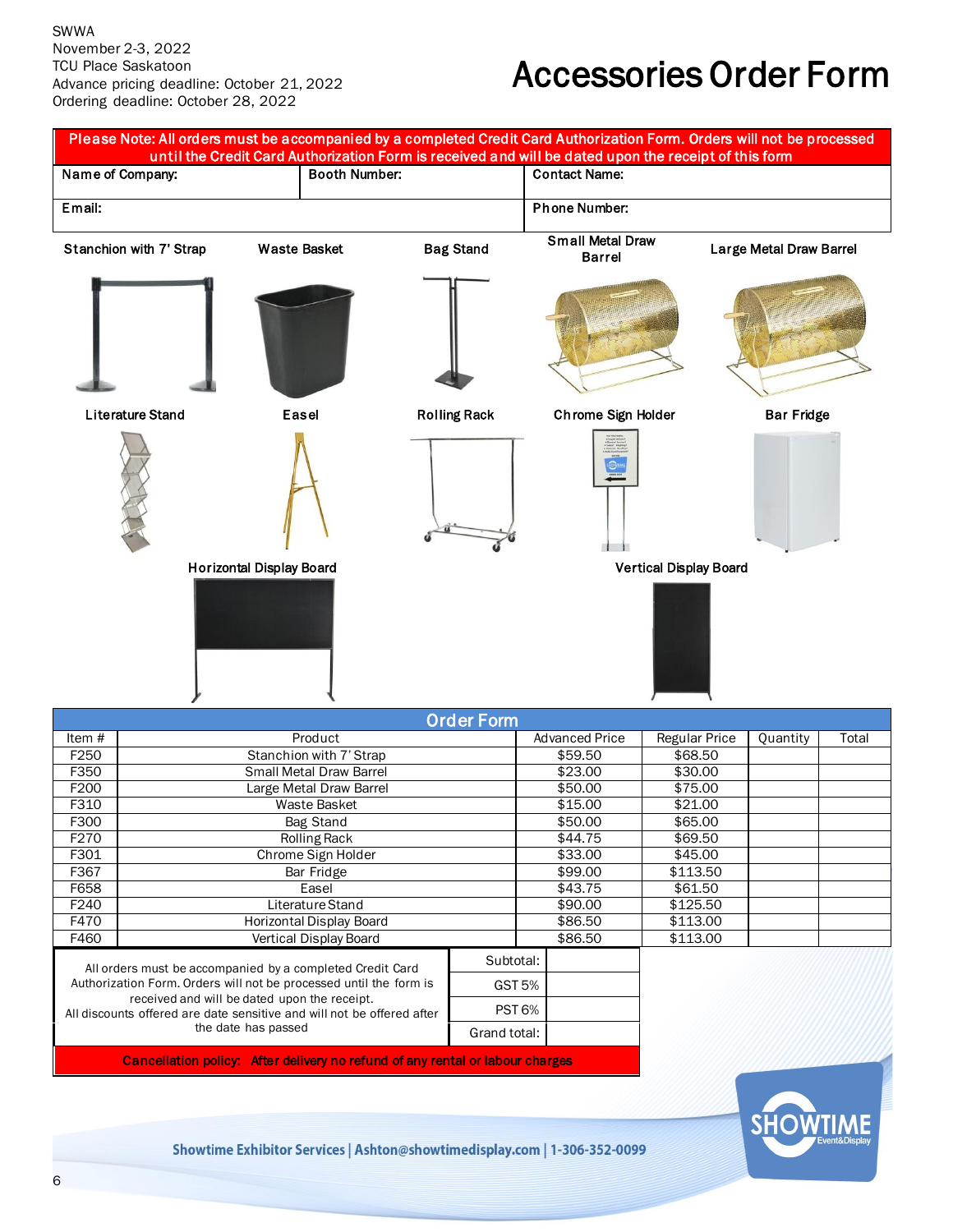### Labour Order Form

#### Please Note: All orders must be accompanied by a completed Credit Card Authorization Form. Orders will not be processed until the Credit Card Authorization Form is received and will be dated upon the receipt of this form

Labour

Straight time rates are in effect from: 8:00 AM. - 4:30 PM, Monday through Friday, except holidays. Overtime rates in effect after 4:30 PM and on weekends.

#### Mi nimum charge is for Three (3) hours.

A supervisory charge will apply when there is no representative of the exhibiting company in attendance to supe rvise the installation of the exhibit. If supervision is required, please indicate.

Please indicate an install and dismantle date & start time: INSTALL

| Date | # of<br>workers | Start time | End time | Total hours | Notes |
|------|-----------------|------------|----------|-------------|-------|
|      |                 |            |          |             |       |
|      |                 |            |          |             |       |
|      |                 |            |          |             |       |

**DISMANTLE** 

| Date | # of<br>workers | Start time | End time | Total hours | Notes |
|------|-----------------|------------|----------|-------------|-------|
|      |                 |            |          |             |       |
|      |                 |            |          |             |       |
|      |                 |            |          |             |       |

| Type                                                                                                                            | Total hours from above  | Rate                  |                   | Total |  |  |  |
|---------------------------------------------------------------------------------------------------------------------------------|-------------------------|-----------------------|-------------------|-------|--|--|--|
|                                                                                                                                 |                         | <b>Install Labour</b> |                   |       |  |  |  |
| Install Labour                                                                                                                  |                         |                       | \$65.00 Per Hour  |       |  |  |  |
| Install Labour Overtime                                                                                                         |                         |                       | \$90.00 Per Hour  |       |  |  |  |
| Install Labour Showtime<br>Supervisor                                                                                           |                         |                       | \$85.00 Per Hour  |       |  |  |  |
| Install Labour Showtime<br><b>Supervisor Overtime</b>                                                                           |                         |                       | \$120.00 Per Hour |       |  |  |  |
|                                                                                                                                 | <b>Dismantle Labour</b> |                       |                   |       |  |  |  |
| Dismantle Labour                                                                                                                |                         |                       | \$65.00 Per Hour  |       |  |  |  |
| Dismantle Labour Overtime                                                                                                       |                         |                       | \$90.00 Per Hour  |       |  |  |  |
| Dismantle Labour Showtime<br>Supervisor                                                                                         |                         |                       | \$85,00 Per Hour  |       |  |  |  |
| Dismantle Labour Showtime<br><b>Supervisor Overtime</b>                                                                         |                         |                       | \$120.00 Per Hour |       |  |  |  |
|                                                                                                                                 |                         |                       | Subtotal:         |       |  |  |  |
| All orders must be accompanied by a completed Credit Card<br>Authorization Form. Orders will not be processed until the form is |                         | <b>GST 5%</b>         |                   |       |  |  |  |
| received and will be dated upon the receipt.                                                                                    |                         | <b>PST 6%</b>         |                   |       |  |  |  |
| All discounts offered are date sensitive and will not be offered after<br>the date has passed.                                  |                         |                       | Grand Total:      |       |  |  |  |

Cancellation policy: After delivery no refund of any rental or labour charges.

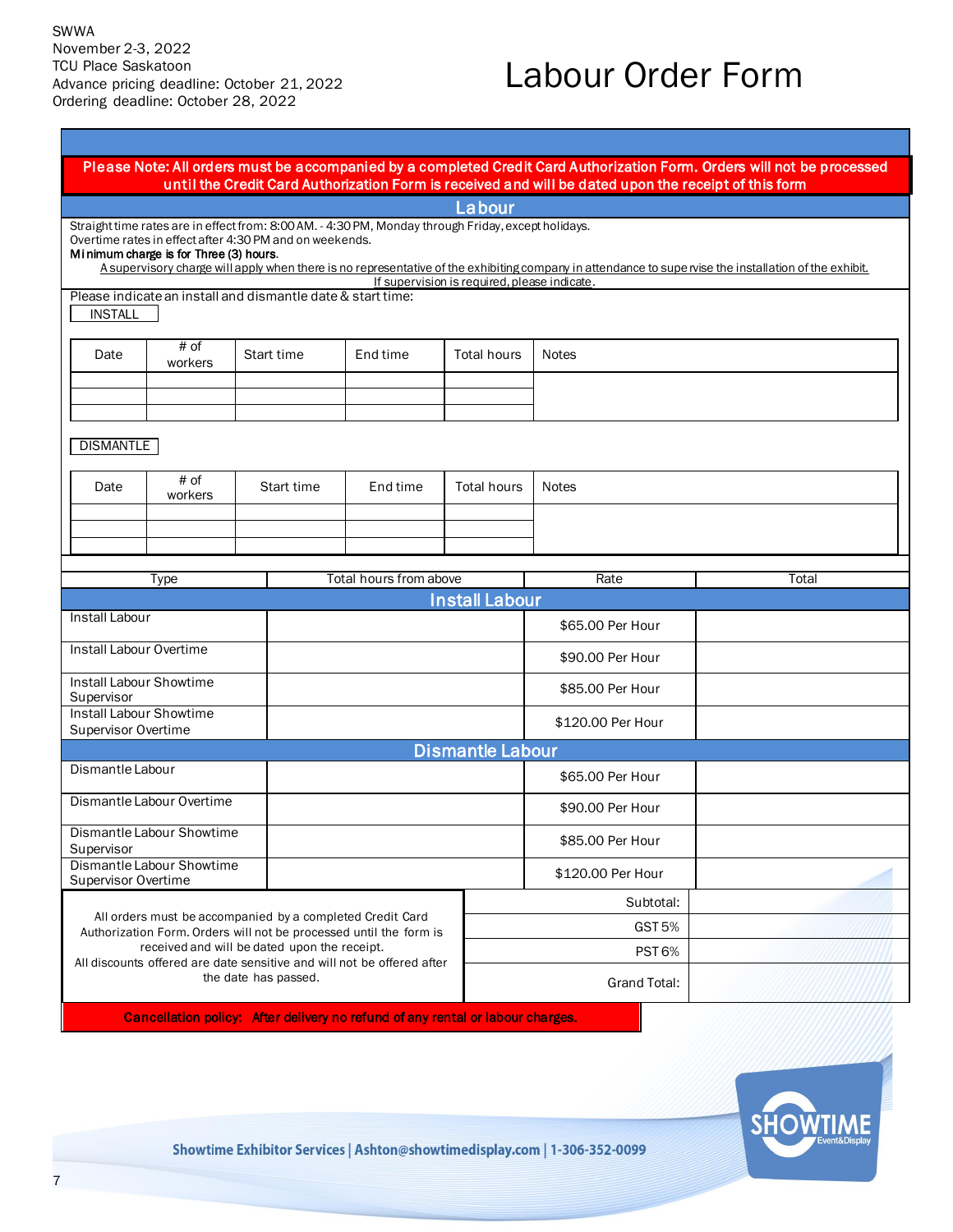#### SWWA

November 2-3, 2022 TCU Place Saskatoon Advance pricing deadline: October 21, 2022 Ordering deadline: October 28, 2022

## Pre / Post-Show Storage F.A.Q.

- What information do I need to place an order?
	- o To order you will need:
		- The number of pieces.
		- The dimensions of the pieces.
		- The carriers name.
		- Tracking number(s) for the shipment.
- What if I am missing some information?
	- o Order with the information that you have now and update us once you know more. Example: You don't have the final weight for the shipment you are sending. Give your best estimate and then we will update your charges when your shipment has arrived and has been weighed.

#### • Why do you need the carrier name and tracking number for my shipment?

o Having the carrier name and tracking number for your shipment allows us to locate and alert you if your shipment has not been delivered in the days leading up to the materials handling deadline.

#### • What happens if my shipment does not arrive prior to the Materials Handling Deadline?

- o We will do everything we can to get your shipment to the site on time for the show. Extra charges may be assessed if extra measures need to be taken to deliver your shipment.
- o What happens to my shipment once it has been delivered?
- o Once your shipment has been received at our warehouse, it will be weighed, cataloged in our system and stored in a secure area. When we set up the show your shipment will be transported to the show site and delivered to your booth.

### **Pre Show Post Show Post Show Post Show**

- What do I need to use your Post Show Storage?
	- o You will need:
		- Contractor carrier documents.
		- Address labels these are provided by exhibitor services before exhibitor move out.
		- Customs documents if your shipment is leaving Canada.
- What do I need to do during exhibitor move out?
	- o Prior to exhibitor move out, return the materials handling agreement to Exhibitor Services and collect your address labels.
	- o We will deliver your stored crates and boxes to your booth. If you need plastic wrap or tape please let us knows and it will be provided for you.
	- o Once you are packed up label your shipments with the provided Showtime labels and check in with the exhibitor's services team to sign in your shipment.
	- o Schedule for your shipment to be pick up by your carrier using our warehouse address.
- What will happen to my shipment after exhibitor move out?
	- o Your shipment will be collected from your booth and loaded onto our trucks for transport.
	- o Once your shipment arrives at our warehouse it will be weighed and sorted.
	- o When your carrier arrives, your shipment will be loaded into your carrier.

#### • When can my shipment be picked up?

o Your shipment can be picked up the day after exhibitor move out.

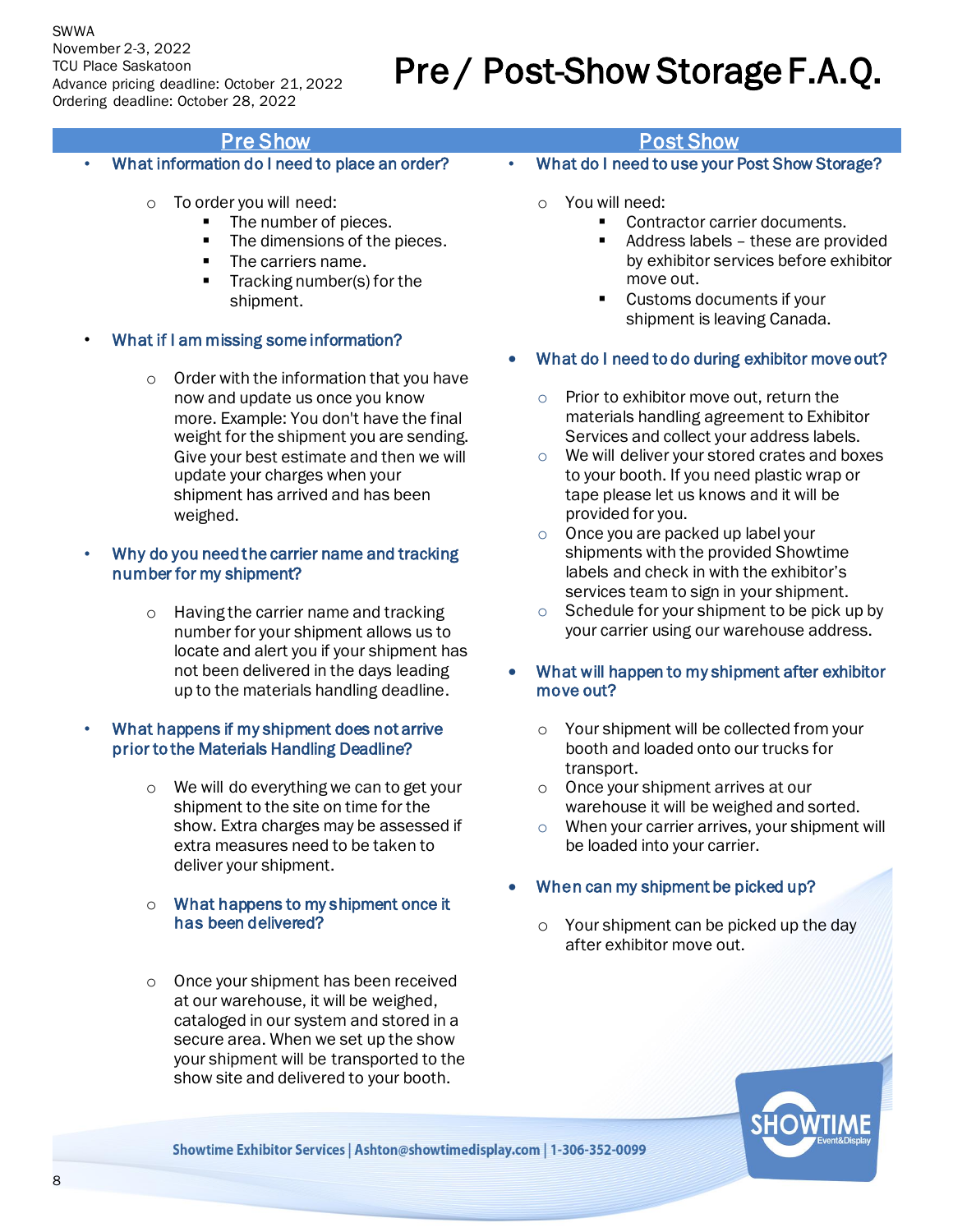### Pre-Show Storage Order Form

| Please Note: All orders must be accompanied by a completed Credit Card Authorization Form. Orders will not be processed until                                                                                                                                                                                                                                                                                                                                                                                                                                                                                                                                                                                 | the Credit Card Authorization Form is received and will be dated upon the receipt of this form                                                                                                |                                                                                                                                                                                                          |                                        |              |  |  |
|---------------------------------------------------------------------------------------------------------------------------------------------------------------------------------------------------------------------------------------------------------------------------------------------------------------------------------------------------------------------------------------------------------------------------------------------------------------------------------------------------------------------------------------------------------------------------------------------------------------------------------------------------------------------------------------------------------------|-----------------------------------------------------------------------------------------------------------------------------------------------------------------------------------------------|----------------------------------------------------------------------------------------------------------------------------------------------------------------------------------------------------------|----------------------------------------|--------------|--|--|
| Booth Number:<br>Name of Company:                                                                                                                                                                                                                                                                                                                                                                                                                                                                                                                                                                                                                                                                             |                                                                                                                                                                                               | <b>Contact Name:</b>                                                                                                                                                                                     |                                        |              |  |  |
| Email:                                                                                                                                                                                                                                                                                                                                                                                                                                                                                                                                                                                                                                                                                                        | Phone Number:                                                                                                                                                                                 |                                                                                                                                                                                                          |                                        |              |  |  |
| PLEASE NOTE THAT THE VENUE/ SHOW SITE CANNOT ACCEPT OR SIGN FOR ANY ADVANCED OR DIRECT SHIPMENTS.<br>THIS FORM NEEDS TO BE COMPLETED AND RETURNED WITH PAYMENT BEFORE ANY ITEMS ARE SENT TO THE ADVANCE WAREHOUSE.<br>THIS SERVICE INCLUDES:<br>200 lbs. Minimum<br>$\bullet$<br>Receiving and storing your items at our ADVANCE WAREHOUSE for up to 14 days before the show.<br>$\bullet$<br>Delivery to show site and direct delivery to your booth<br>$\bullet$<br>Retrieving and storing empty containers at the end of move in. Returning empty containers during move out.<br>$\bullet$<br>This does not include loading shipments after the show is over. Please fill out POST Show forms<br>$\bullet$ | PLEASE SEND ALL SHIPMENTS TO THE ADVANCED WAREHOUSE.<br>SHIPMENTS ARE CHARGED AS PER THE TOTAL WEIGHT IN POUNDS (Ibs.) OF ALL ITEMS TOGETHER.<br>RATES WILL BE CALCULATED TO THE NEXT 100lbs. |                                                                                                                                                                                                          |                                        |              |  |  |
| <b>RATE CATEGORY</b>                                                                                                                                                                                                                                                                                                                                                                                                                                                                                                                                                                                                                                                                                          | <b>ADVANCE PRICE PER</b><br><b>100 Lbs.</b>                                                                                                                                                   | <b>TOTAL WEIGHT</b><br>(lbs.)                                                                                                                                                                            | X\$67.50<br>per 100<br>Ibs.            | <b>TOTAL</b> |  |  |
| Pre-Show Receiving + Storage                                                                                                                                                                                                                                                                                                                                                                                                                                                                                                                                                                                                                                                                                  | \$67.50 Per 100 lbs.<br>*200 lbs. minimum*                                                                                                                                                    |                                                                                                                                                                                                          |                                        |              |  |  |
| <b>INBOUND SHIPPING INFORMATION (Please fill in all details)</b>                                                                                                                                                                                                                                                                                                                                                                                                                                                                                                                                                                                                                                              |                                                                                                                                                                                               |                                                                                                                                                                                                          |                                        |              |  |  |
| Carrier:                                                                                                                                                                                                                                                                                                                                                                                                                                                                                                                                                                                                                                                                                                      |                                                                                                                                                                                               |                                                                                                                                                                                                          | Subtotal;                              |              |  |  |
| Tracking Number:                                                                                                                                                                                                                                                                                                                                                                                                                                                                                                                                                                                                                                                                                              |                                                                                                                                                                                               |                                                                                                                                                                                                          | PST <sub>6%</sub><br>GST <sub>5%</sub> |              |  |  |
| <b>Shipment Dimensions:</b>                                                                                                                                                                                                                                                                                                                                                                                                                                                                                                                                                                                                                                                                                   |                                                                                                                                                                                               | Grand total;                                                                                                                                                                                             |                                        |              |  |  |
| Type of shipment &<br>BOXES#<br>quantity of each type:<br>Date Shipped:<br>Address of Origin:                                                                                                                                                                                                                                                                                                                                                                                                                                                                                                                                                                                                                 | SKID/CRATE #<br>CASE#<br>BAG#<br>(Size 4'x4'x4')<br><b>Arrival Date:</b>                                                                                                                      | **Cancellation Policy **<br>- Full refund for cancellation of services before<br>shipments to the advanced warehouse are received.<br>- No refunds once items are received at the advanced<br>warehouse. |                                        |              |  |  |
|                                                                                                                                                                                                                                                                                                                                                                                                                                                                                                                                                                                                                                                                                                               | <b>CONDITIONS THAT APPLY TO THIS SERVICE:</b>                                                                                                                                                 |                                                                                                                                                                                                          |                                        |              |  |  |
| Shipments must arrive between October 5, 2022 & October 28, 2022. Shipments that arrive earlier or later than these dates will be subject to fees.                                                                                                                                                                                                                                                                                                                                                                                                                                                                                                                                                            |                                                                                                                                                                                               |                                                                                                                                                                                                          |                                        |              |  |  |
| ALL MATERIALS MUST LEAVE THE SHOW FLOOR DURING<br><b>EXHIBITOR MOVE OUT!</b><br>Any show materials left un-attended on show floor without clear address labels, BOLS and shipping information will<br>be brought back to the advanced warehouse and POST SHOW Storage charges will apply.<br>Please pre-order this POST SHOW STORAGE service to avoid any additional costs or penalties.                                                                                                                                                                                                                                                                                                                      |                                                                                                                                                                                               |                                                                                                                                                                                                          |                                        |              |  |  |
| 9                                                                                                                                                                                                                                                                                                                                                                                                                                                                                                                                                                                                                                                                                                             | Showtime Exhibitor Services   Ashton@showtimedisplay.com   1-306-352-0099                                                                                                                     |                                                                                                                                                                                                          |                                        |              |  |  |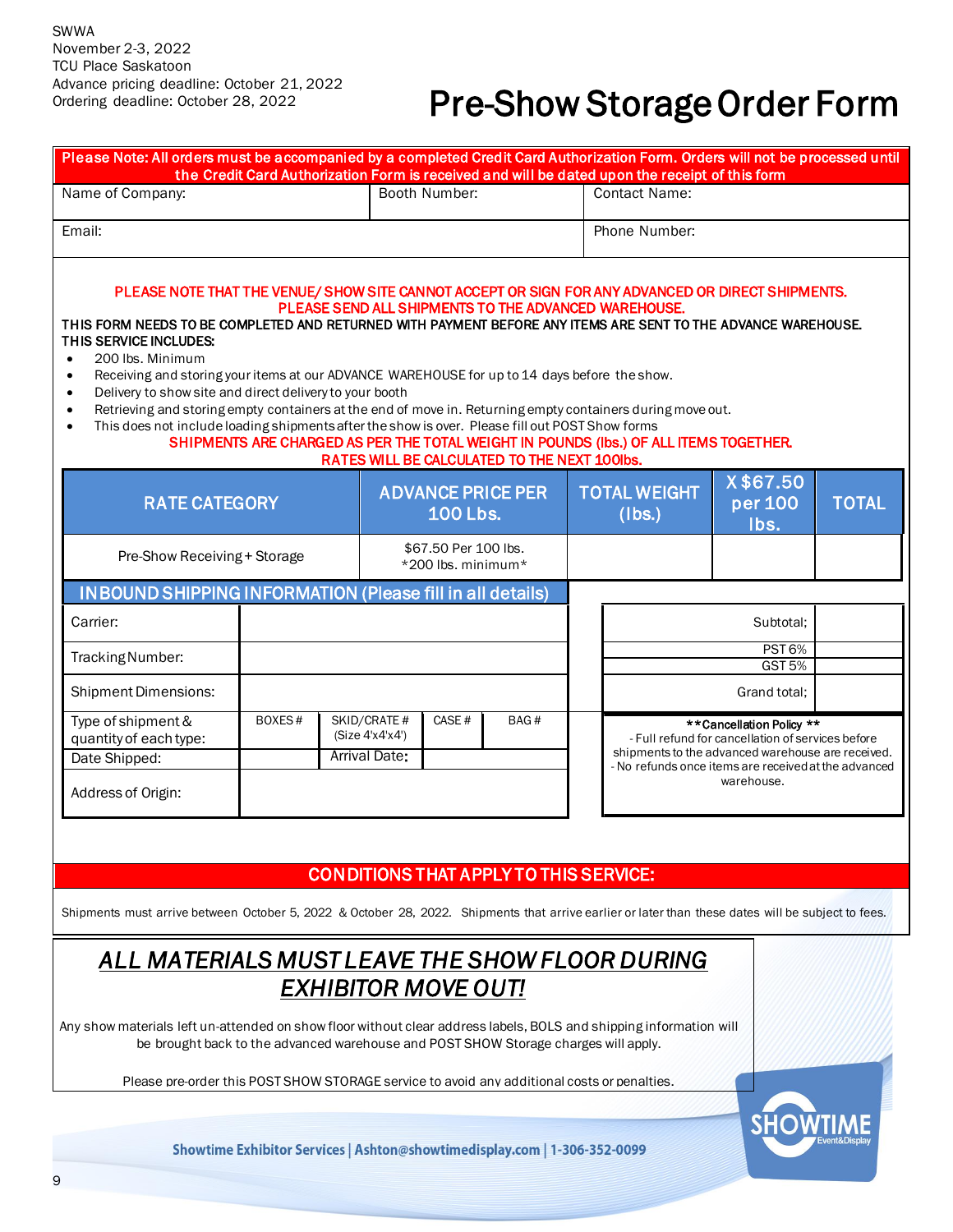<span id="page-9-0"></span>

| <b>Pre-Show Storage Label</b>                                                                                                                                            |                                                                                        |  |  |  |  |
|--------------------------------------------------------------------------------------------------------------------------------------------------------------------------|----------------------------------------------------------------------------------------|--|--|--|--|
| :From:                                                                                                                                                                   |                                                                                        |  |  |  |  |
| <b>Exhibiting Company</b>                                                                                                                                                | Booth #                                                                                |  |  |  |  |
| Ship To:                                                                                                                                                                 |                                                                                        |  |  |  |  |
| Saskatchewan Waste Water Association<br>C/O<br><b>Showtime Event &amp; Display</b><br>1660 Pasqua Street<br>Regina, Saskatchewan<br><b>S4T 1A7</b><br>Tel: (306)352-0099 |                                                                                        |  |  |  |  |
| arrier:                                                                                                                                                                  | <b>Number of Pieces:</b>                                                               |  |  |  |  |
| 0f<br>Each piece shipped to Showtime must have label filled out and attached!<br>Storage forms must be sent in advance of shipment.                                      |                                                                                        |  |  |  |  |
|                                                                                                                                                                          | Shipments to be received between October 5, 2022 & October 28, 2022<br><b>SHOWTIME</b> |  |  |  |  |

Showtime Exhibitor Services | Ashton@showtimedisplay.com | 1-306-352-0099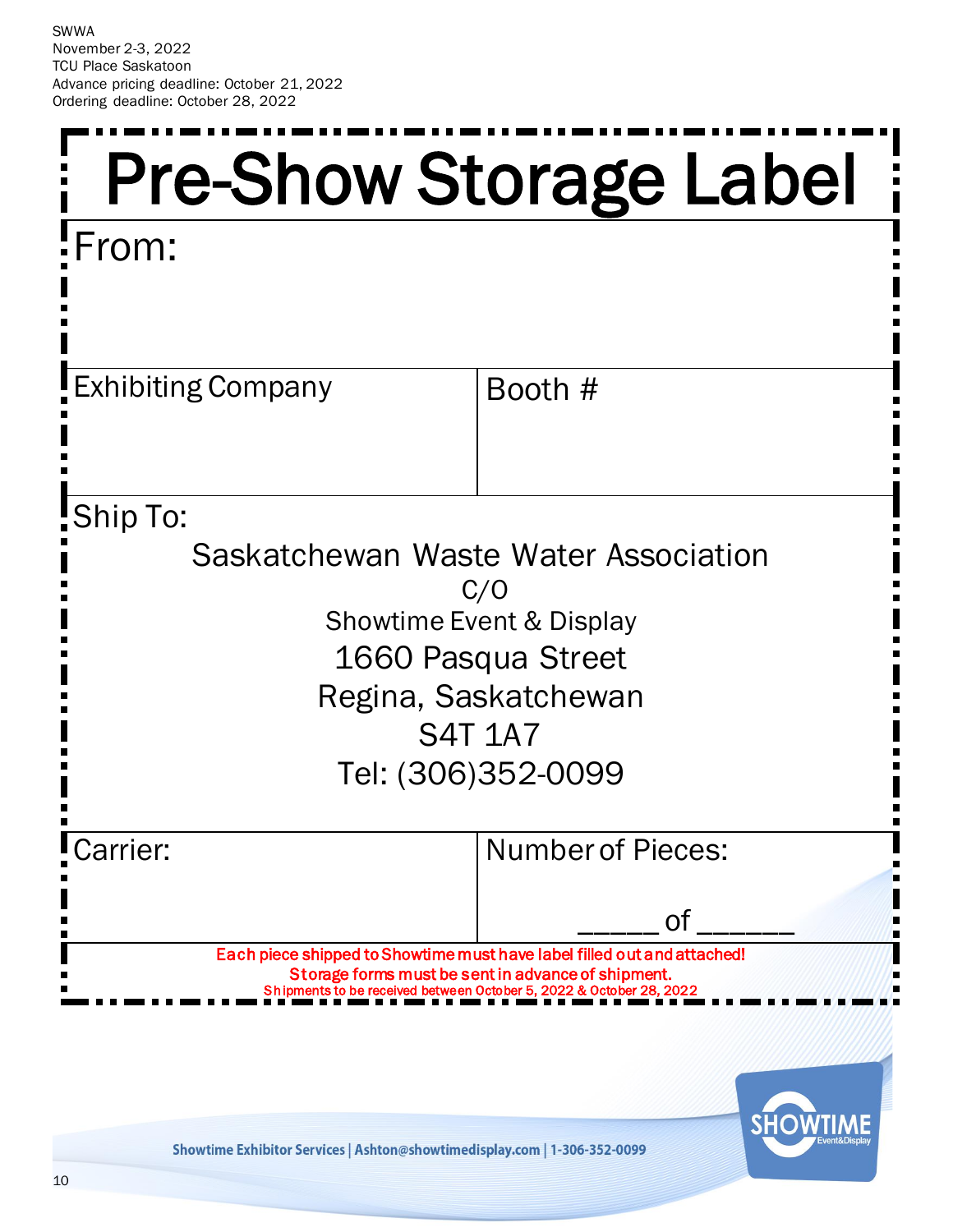### Post Show Storage Order Form

| Please Note: All orders must be accompanied by a completed Credit Card Authorization Form. Orders will not be processed until<br>the Credit Card Authorization Form is received and will be dated upon the receipt of this form                                                                                                                                                                                                                                                  |        |                                               |                                             |      |                      |                                                                                                                                                                                                                 |                                         |              |  |  |
|----------------------------------------------------------------------------------------------------------------------------------------------------------------------------------------------------------------------------------------------------------------------------------------------------------------------------------------------------------------------------------------------------------------------------------------------------------------------------------|--------|-----------------------------------------------|---------------------------------------------|------|----------------------|-----------------------------------------------------------------------------------------------------------------------------------------------------------------------------------------------------------------|-----------------------------------------|--------------|--|--|
| Name of Company:                                                                                                                                                                                                                                                                                                                                                                                                                                                                 |        |                                               | Booth Number:                               |      | <b>Contact Name:</b> |                                                                                                                                                                                                                 |                                         |              |  |  |
| Email:                                                                                                                                                                                                                                                                                                                                                                                                                                                                           |        |                                               |                                             |      | Phone Number:        |                                                                                                                                                                                                                 |                                         |              |  |  |
| THIS FORM NEEDS TO BE COMPLETED AND RETURNED WITH PAYMENT BEFORE ANY ITEMS ARE SENT TO THE POST SHOW<br><b>WAREHOUSE.</b><br>THIS SERVICE INCLUDES:<br>200 lbs. Minimum<br>Reloading onto Showtime vehicle to be returned to the Post Show warehouse.<br>Storing at the warehouse for up to 3 business days.<br>Reloading onto customer designated carrier for outbound<br>Rates are based on a standard 4' x 4' x 4' Skid Size, Oversized pieces subject to individual pricing. |        |                                               |                                             |      |                      |                                                                                                                                                                                                                 |                                         |              |  |  |
| SHIPMENTS ARE CHARGED AS PER THE TOTAL WEIGHT IN POUNDS (Ibs.) OF ALL ITEMS TOGETHER.<br>RATES WILL BE CALCULATED TO THE NEXT 100lbs.                                                                                                                                                                                                                                                                                                                                            |        |                                               |                                             |      |                      |                                                                                                                                                                                                                 |                                         |              |  |  |
| <b>RATE CATEGORY</b>                                                                                                                                                                                                                                                                                                                                                                                                                                                             |        |                                               | <b>ADVANCE PRICE PER</b><br><b>100 Lbs.</b> |      |                      |                                                                                                                                                                                                                 | <b>TOTAL</b><br><b>WEIGHT</b><br>(Ibs.) | <b>TOTAL</b> |  |  |
| Post Show Storage                                                                                                                                                                                                                                                                                                                                                                                                                                                                |        |                                               | \$67.50 per 100lbs<br>**200lbs minimum**    |      |                      |                                                                                                                                                                                                                 |                                         |              |  |  |
| OUT BOUND SHIPPING INFORMATION (Please fill in all<br>details)                                                                                                                                                                                                                                                                                                                                                                                                                   |        |                                               |                                             |      |                      |                                                                                                                                                                                                                 |                                         |              |  |  |
| Carrier:                                                                                                                                                                                                                                                                                                                                                                                                                                                                         |        |                                               |                                             |      |                      |                                                                                                                                                                                                                 | Subtotal:                               |              |  |  |
| Account Number:                                                                                                                                                                                                                                                                                                                                                                                                                                                                  |        |                                               |                                             |      |                      | <b>PST 6%</b><br><b>GST 5%</b>                                                                                                                                                                                  |                                         |              |  |  |
| <b>Shipment Dimensions:</b>                                                                                                                                                                                                                                                                                                                                                                                                                                                      |        |                                               |                                             |      |                      | Grand total:                                                                                                                                                                                                    |                                         |              |  |  |
| Type of shipment &<br>quantity of each type:<br>Date Shipped:<br><b>Destination Address:</b>                                                                                                                                                                                                                                                                                                                                                                                     | BOXES# | SKID/CRATE #<br>(Size 4x4x4)<br>Arrival Date: | CASE#                                       | BAG# |                      | **Cancellation Policy **<br>- Full refund for cancellation of services before<br>shipments to the advanced warehouse is<br>sent/received.<br>- No refunds once items are received at the advanced<br>warehouse. |                                         |              |  |  |
|                                                                                                                                                                                                                                                                                                                                                                                                                                                                                  |        |                                               |                                             |      |                      |                                                                                                                                                                                                                 |                                         |              |  |  |

#### PLEASE READ - CONDITIONS THAT APPLY TO THIS SERVICE:

- All storage charges must be pre-paid in **ADVANCE** and order forms must be received prior the start of the show. If order forms are not received prior to the start of the show \$50.00 CAD surcharge fee will apply.
- Please prepay all shipping/ freight charges. Showtime will NOT be responsible for collect shipments or any customs charges. A 15% service fee will be applied for any customs or freight fees billed to Showtime.
- Outbound waybills and any other shipping documents are to be properly filled out and accompany the shipment at exhibitor move out. If the documents are not properly filled out or do not accompany the shipment, we cannot guarantee the shipment will go out the next business day
- Any shipment not picked up by your designated carrier 3 business days after the show will be subject to a \$50.00 per day storage fee

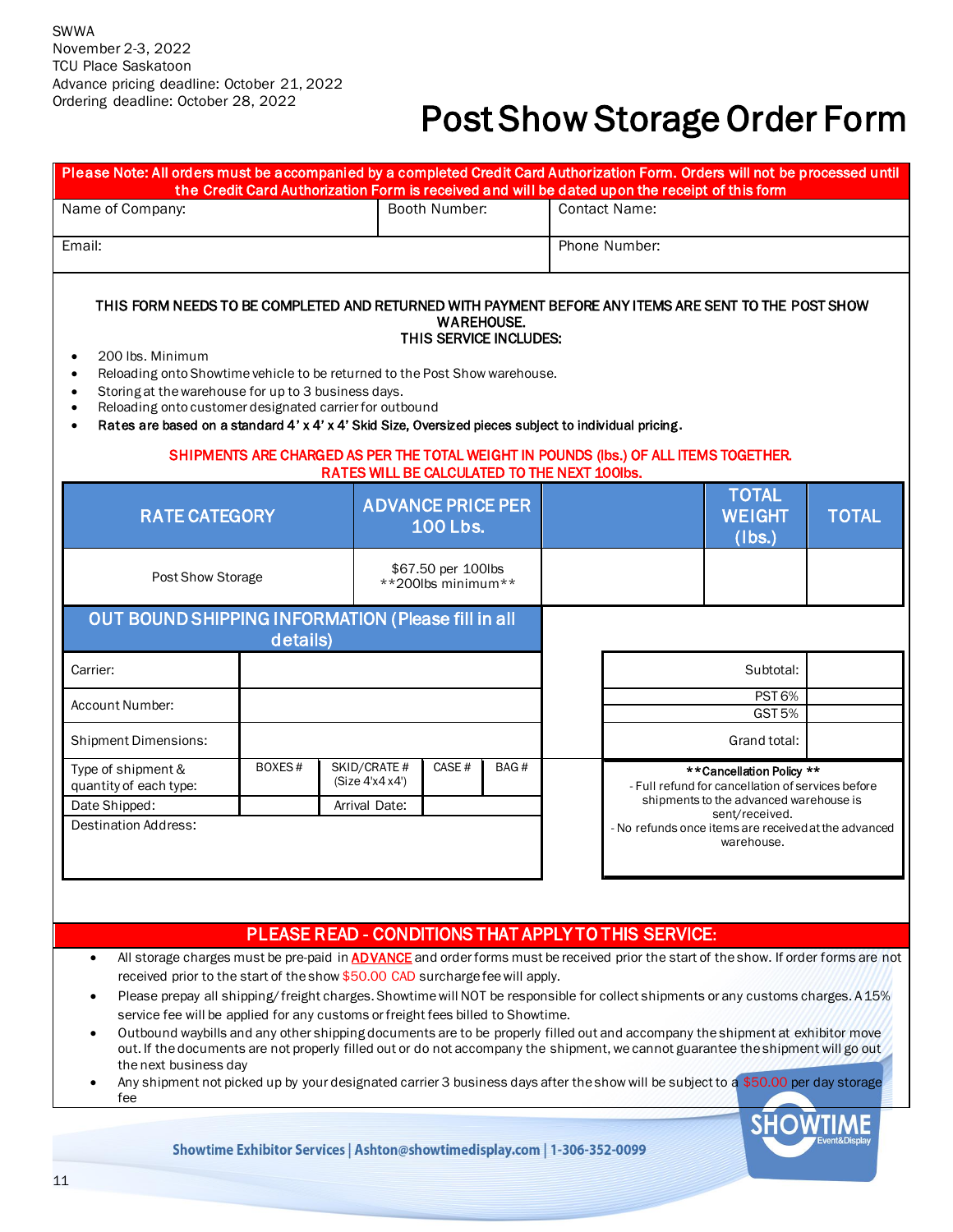#### **LIMITS OF LIABILITY & RESPONSIBILITY**

#### One.

Showtime Event & Display and its subcontractors shall not be responsible for damage due to uncrated materials; materials improperly packaged, glass breakage, or concealed damage.

#### Two.

Relative to inbound shipments, there may be a lapse of time between the delivery of shipment(s) to the booth by Showtime or its subcontractors and the arrival of the Exhibitor's representative at the booth. Similarly, relative to outgoing shipment(s), it is possible that there may be a lapse of time between the completion of packing and the actual pickup of materials from the booth from loading onto a designated carrier. It is understood that during such times the shipment(s) will be left in the booth unattended. Therefore, it is agreed that Showtime and its subcontractors are not responsible for the loss or disappearance of exhibitor's materials after the same have been delivered to the exhibitor's booth, nor are Showtime and its subcontractors responsible for exhibitors materials before they are picked up from the exhibitor's booth for loading after the show. Consequently, all bills of loading covering outgoing shipment(s) submitted to Showtime or its subcontractors by the exhibitor will be checked at the time of pickup from the booth and corrected where discrepancies exist.

#### Three.

Showtime and its subcontractors shall not be held liable for any damage incurred during the handling of equipment requiring special devices to properly load, place, or reload unless advance notice has been given to Showtime in time to obtain the proper equipment.

#### Four.

Showtime and its subcontractors shall not be responsible for loss, delay, or damage due to strikes, lockouts or work stoppages of any kind.

#### Five.

Showtime and its subcontractors shall not be responsible for ordinary wear and tear in the handling of equipment, nor for loss or damage due to fire, theft, windstorm, water, vandalism, acts of God, mysterious disappearance or other causes beyond their control.

#### Six.

It is understood that Showtime and its subcontractors are not insurers. Insurance, if any, shall be obtained by the exhibitor. Amounts payable by Showtime hereunder are based on the scope of liability as herein set forth and unrelated to the value of the exhibitor's property. It is further understood and agreed that Showtime.

Showtime and its subcontractors do not provide for full liability should loss or damage occur.

It is agreed that if Showtime or its subcontractors should be found liable for loss or damage to the exhibitor's equipment, the liability should be limited to the specific article that was physically lost or damaged. Such liability shall be limited to a sum equal to \$0.30 per pound per article, with a maximum liability of \$50.00 per item or \$1000.00 per shipment, whichever is less, as agreed upon damages and exclusive remedy.

Provisions of this paragraph shall apply if loss or damage, regardless of cause or origin, results directly or indirectly to the property through performance or non-performance of obligations imposed by the offering of services to exhibitors from negligence, active or otherwise, by Showtime, its subcontractors, or their employees

#### Seven.

Showtime and its subcontractors shall not be liable to any extent whatsoever for any actual, potential, or assumed loss of profits or revenues or for any collateral costs that may result from any loss or damage to Exhibitor's materials which may make it impossible or impractical to exhibit same.

#### Eight.

Claims for loss or damage must be submitted to Showtime by the close of the show. No suit or action shall be brought against Showtime or its subcontractors more than one year after the cause of action.

#### Nine.

The Exhibitor agrees, in connection with the receipt, handling, temporary storage and reloading of its materials, that Showtime and its subcontractors will provide these services as Exhibitor's agent and not as bailee or shipper. If any employee of Showtime or its subcontractors shall sign a delivery receipt, bill of lading, or another document, we agree that Showtime or its subcontractor will do so as the Exhibitors agent, and the Exhibitor accepts the responsibility thereof.

#### Ten.

Showtime and its subcontractors shall not be liable for shipments received without receipts, freight bills, or specified unit counts on receipts or freight bills, such as courier or van lines. Such shipments will be delivered to the booth without guarantee of piece count or condition.